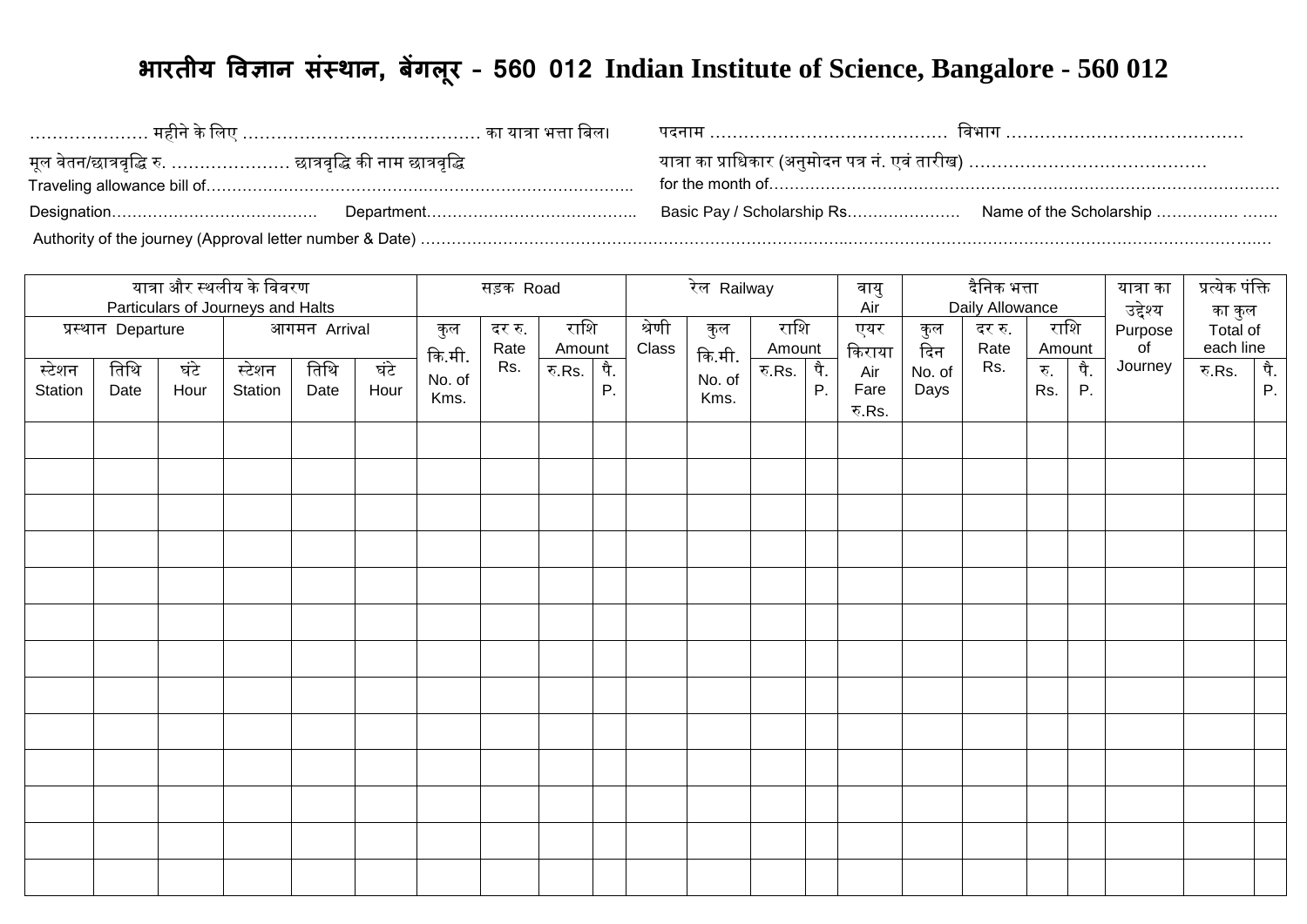|  |  |  |  |  |  |  |  |                                                      |                     |  | दावा की गई कुल राशि<br>Gross Amount Claimed: |  |
|--|--|--|--|--|--|--|--|------------------------------------------------------|---------------------|--|----------------------------------------------|--|
|  |  |  |  |  |  |  |  | घटाएँ : या.भ. अग्रिम प्राप्त<br>Less T.A. Adv. Recd. |                     |  |                                              |  |
|  |  |  |  |  |  |  |  |                                                      | दावा की गई शेष राशि |  | Balance Amt. Claimed                         |  |

## प्रमाण पत्र **CERTIFICATE**

- 1. मैंनेउस श्रेणी यात्रा की लिसके लिए मैंहकदार हं I traveled in the class of accommodation to which I am entitled.
- 2. मैं प्रमाणित करता हूं कि मैंने सड़क मार्ग पर यात्रा नहीं की है जिसके लिए नियमित ल्या आर निश्चित दरों के बीच किराए पर लेता है और प्रमाणित करता हूँ कि उन यात्राओं के संबंध में दावा किया गया है जिनके लिए सड़क यात्रा की गई है। I certify that I did not perform the road Journeys for which mileage, which plies regularly for hire between fixed points and charges fixed rates. also certify in respect of journeys for which road mileage is claimed.
	- (i) प्रति किलोमीटर रुपये 20-00 पर, मैंने वास्तव में किसी अन्य व्यक्ति के साथ प्रणोदन की लागत को साझा किए बिना मेरी अपनी कार / पूर्ण टैक्सी में यात्रा की थी। at Rs. 20-00 per Kilometer, I actually traveled in my own Car / full Taxi without sharing the cost of propulsion with any other person
	- (ii) प्रलत ककिोमीटर रुपये10-00 पर, मैंनेवास्तव मेंएक सीट सेटैक्सी मेंयात्रा की और खचों का मेरा लहस्सा दावा की गई रालि सेकम नहीं है at Rs 10-00 per Kilometer, I actually traveled in a Taxi by a single seat and that my share of expenses is not less than the amount claimed
	- (iii) प्रति किलोमीटर रुपये 10-00 पर, मैंने वास्तव में किसी अन्य व्यक्ति के साथ अपने प्रणोदन की लागत साझा किए बिना स्कूटर / मोटर साइकिल / ऑटो रिक्शा में यात्रा की थी। at Rs.10-00 per Kilometer, I actually traveled in a Scooter / Motor Cycle / Autorikshaw without sharing the cost of its propulsion with any other person.
	- (iv) प्रति किलोमीटर रुपये 10-00 पर, मैंने वास्तव में एक स्कूटर / मोटरसाइकिल / ऑटो रिक्शा में यात्रा की मेरा मेरा हिस्सा दावा की गई राशि से कम नहीं है at Rs. 10-00 per Kilometer. I actually traveled in a Scooter / Motor Cycle / Autorikshaw and that my share of expenses is not less than the amount claimed
- 3. मैं वास्तव में शिविर में केवल उन दिनों में रचनात्मक रूप से मौजूद नहीं था, जिनके लिए भत्ता का दावा किया गया था। I was actually and not merely constructively present in the camp on all days for which allowance has been claimed.
- 4. जिस मायने में दूरी का दावा किया जाता है वह मेरे संज्ञान में सही है The distance for which mileage are claimed are correct to the best of my knowledge

स्टेिन Station ………………….. दावेदार केहस्ताक्षर और पदनाम Signature & Designation of the Drawer

तारीख Date …………………….. प्रलतहस्ताक्षररत Countersigned by: